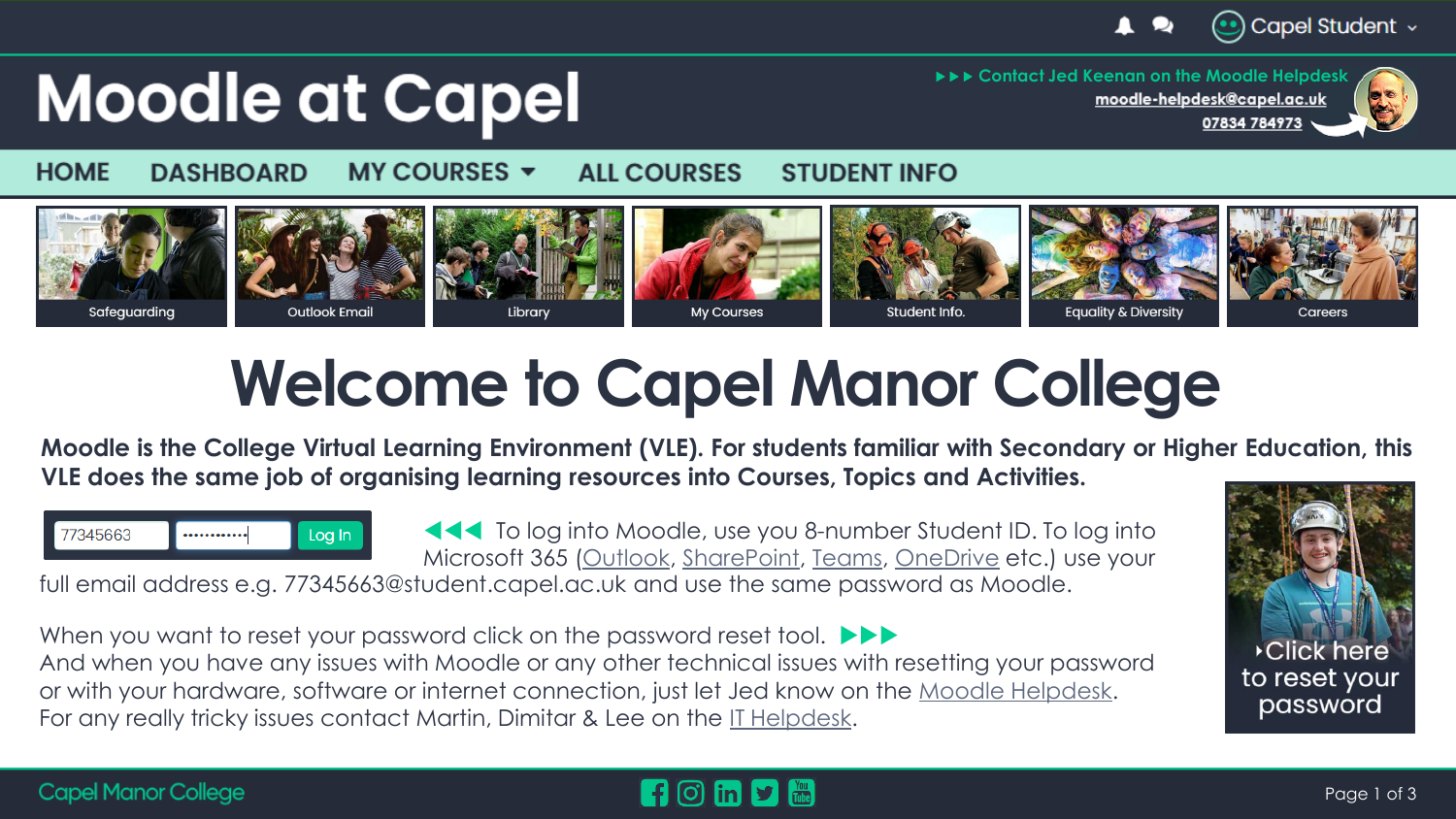

# **Moodle at Capel**

 **Contact Jed Keenan on the Moodle Hel[pdesk](mailto:moodle-helpdesk@capel.ac.uk?subject=Hello%20Jed) [moodle-helpdesk@capel.ac.uk](mailto:moodle-helpdesk@capel.ac.uk?subject=Hello%20Jed)** 07834 784973

**HOME** MY COURSES  $\blacktriangledown$ **DASHBOARD ALL COURSES STUDENT INFO** 

### **Enrolling on Moodle**

To enrol onto your course, go to [moodle.capel.ac.uk](https://moodle.capel.ac.uk/) click on the *All Courses* menu item in the header menu, then select *2021/22*, then select your school, and then your course. Then scroll down to the very bottom of the page and click on the Enrol Me button.

- ▶ To access your course as well as student information, hover the cursor over the *My Courses* menu item in the header menu.
- ▼ Self enrolment (Student) No enrolment key required. Enrol me

**To see your overall progress**, click on the *Dashboard* menu item in the header menu.

 **To edit your profile and to add a portrait avatar**, hover the cursor over your name in the top right corner, and select the *Edit Profile* menu item.